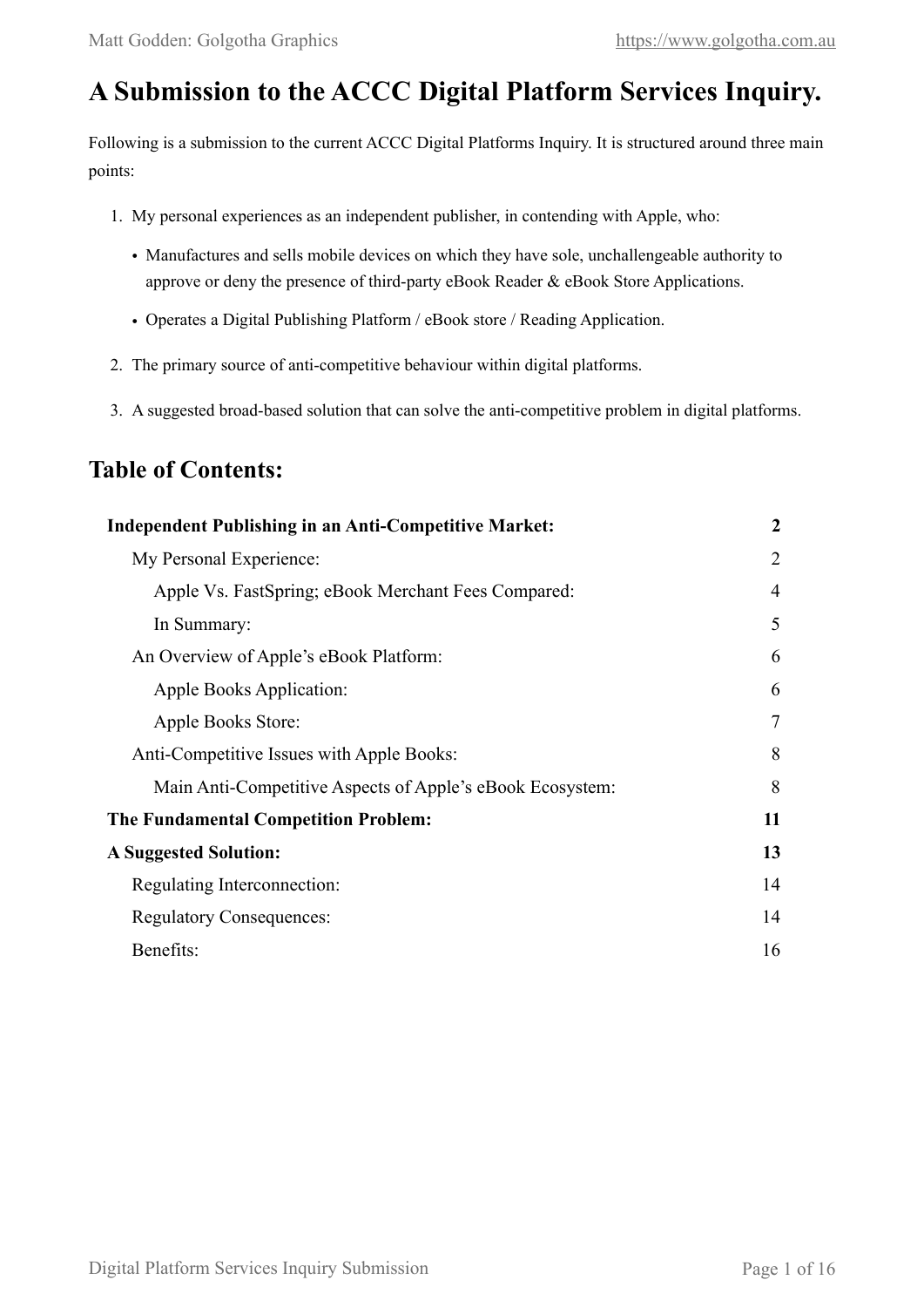## <span id="page-1-0"></span>**Independent Publishing in an Anti-Competitive Market:**

## <span id="page-1-1"></span>**My Personal Experience:**

As a creator of Digital Graphic Novels and Photo Books, I began publishing in EPUB-standard format in 2013, through Apple's *iBooks* (now *Apple Books*) *Store*.

I published exclusively on Apple's store for just over seven years, until I launched an independent storefront with *FastSpring* (a general eCommerce platform) in 2021, and ceased to bring new publications to Apple's service.

I had a number of reasons to pursue an independent store option. Most of them were related to deficiencies in Apple's eBook business, and rooted in Apple's ability to wield abusive control over the market for Applications & Payment Processing on its mobile devices.

These deficiencies manifest in both the cost of the service provided by Apple, but also in the quality of that service, and the lack of effort Apple put into its maintenance.

A full documentation of my reasons for leaving the *Apple Books* store, can be read here:

### <https://www.golgotha.com.au/on-leaving-the-apple-books-store/>

Apple's store was more expensive for me as a retail channel, than an independent *FastSpring* storefront. Cost per sale from store fees alone worked out at 30% of retail price for *Apple Books*, Vs. approximately 12% for *FastSpring* (after factoring in all currency conversion fees with *FastSpring*). Apple may argue that its costs include the creation & maintenance of their eBook Reader application, but that presumes an inherent need for the store and reader to be tied together, and ignores the loss-leader value for Apple in marketing their "premium" reader application as an exclusive benefit, included in the bundle pricing of Apple-branded mobile devices.

Apple's attention to the needs of publishers has been lacking. Their reading application underwent "redesigns", losing significant functionality which had previously differentiated it against other reader applications. Additionally, Apple was detrimentally altering book cover art when presenting it in their *Apple Books Preview* marketing website - changing brightness and contrast, such that areas of illustration were indistinguishable, and author names were unreadable. This situation continued, in spite of objections raised with Apple's eBook store vendor-support staff, for most of a year.

I investigated selling my eBooks on multiple stores - *Apple Books* for Apple-branded device owners, *Google Books* for Android-device owners etc, but every format requires its own set of specialist work, and every store has its own minimum payout threshold. The risk is one can end up distributing all of a book's sales, such that no single store sells enough units to trigger an actual return.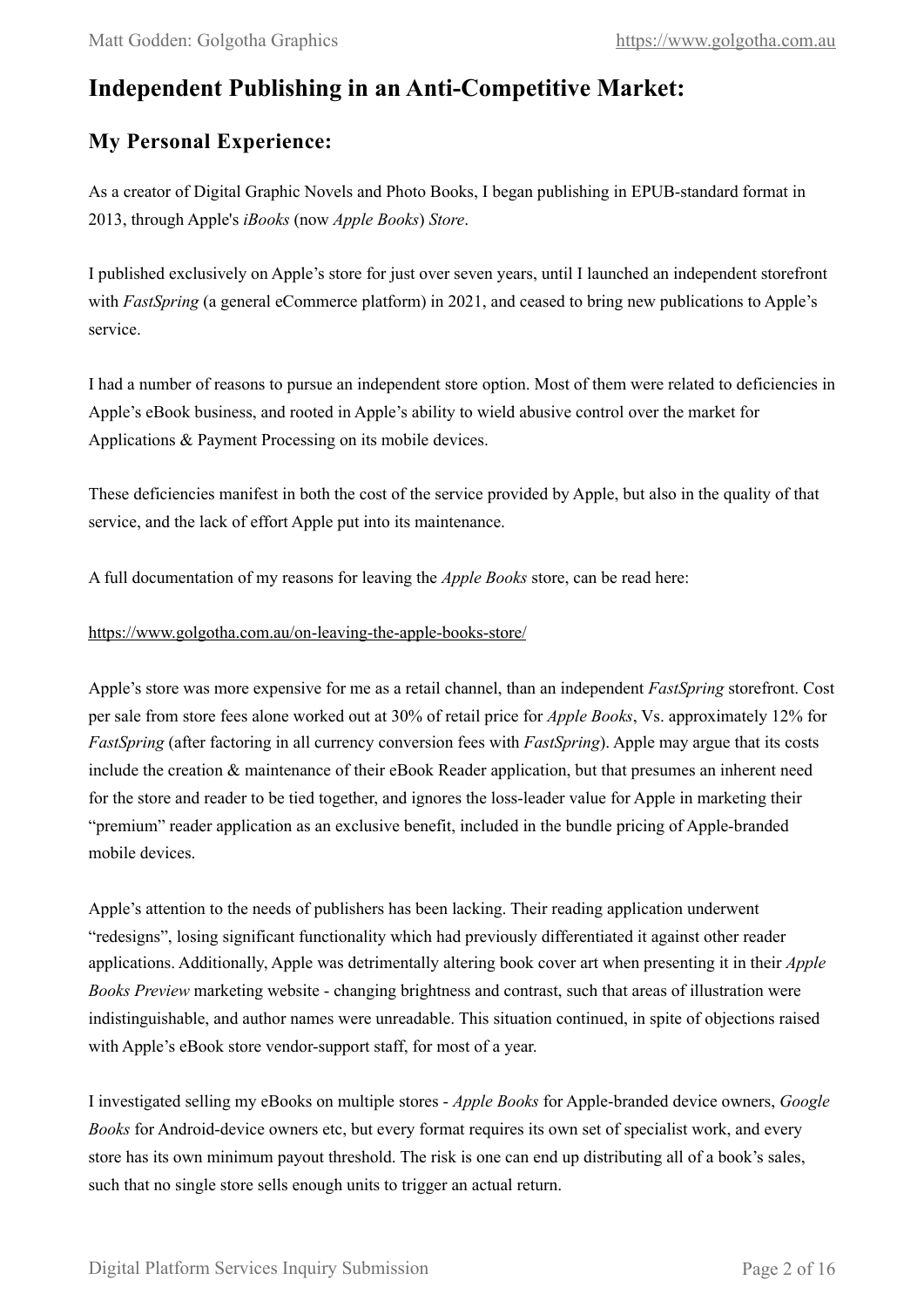I then sought out an independent, multi-platform eBook reader application, with its own book store, or ability to access publishers' independent book stores. Unfortunately, Apple requires its own merchant services be used for any in-application purchases on Apple-branded mobile devices. The fee for this service is 30% of the item's purchase price - the same rate Apple charges a publisher to sell directly on Apple's own store. After that fee, the independent eBook Store must deduct its fees from the remaining 70%. This results in independent eBook stores offering significantly lower returns to publishers for sales that occur on Applebranded devices.

A number of Apple's eBook store competitors, such as Amazon with their *Kindle* eBook Reader & Store, require users of Apple-branded devices to log in to their websites via a browser in order to purchase eBooks, which avoids Apple's (expensive) merchant services fees. The books then become available to download  $\&$ read within the application. Until April 2022, Apple strictly prohibited linking out to an external purchasing system, such as a website, from within applications on their mobile devices. Apple prohibited mentioning the existence of an external purchasing system, *or of mentioning the rule against mentioning an external purchasing system* within any application on their mobile devices. **This prohibition is currently in flux, due to ongoing Dutch antitrust actions against Apple.**

My only realistic option, given the file size  $\&$  bandwidth requirements of my image-heavy eBook files, was to use *FastSpring* to set up an independent web store, and to sell my eBooks from that store, as file downloads. Customers would then have to manually load the downloaded files into their choice of eBook reader application, on their choice of device.

The consequences of leaving the Apple Books store to sell independently have been greater revenue per sale, as can be seen by the table on the next page, and a larger addressable market, with the addition of people who have Windows, Android, & Linux devices capable of running eBook reading applications. That is in contrast to Apple's eBook store and reader application, which is only available on Apple-branded devices.

The downside, is less convenience for my customers who do use Apple devices, and must now manually load a purchased eBook into Apple's eBook reading software. Additionally, certain organisational capabilities are denied to independently-sourced eBooks. For example, the ability for all books within a series to be grouped as a single distinct entity (shown as a stack of books) within the library view, is only available to books purchased from Apple.

Customers using Apple devices, who buy books independently, will also face a potential additional expense in cloud storage if they want their eBook libraries to retain the ability to automatically sync between their devices, which they would not have had buying the same eBook from Apple.

Additionally, selling independently means the loss of access to anti-piracy Digital Rights Management (DRM) features, such as Apple's *FairPlay* DRM. Apple does not make this technology available to competing eBook stores, or to eBook reader applications on non-Apple devices. Apple also refuses to support alternative DRM systems within their eBook reader application.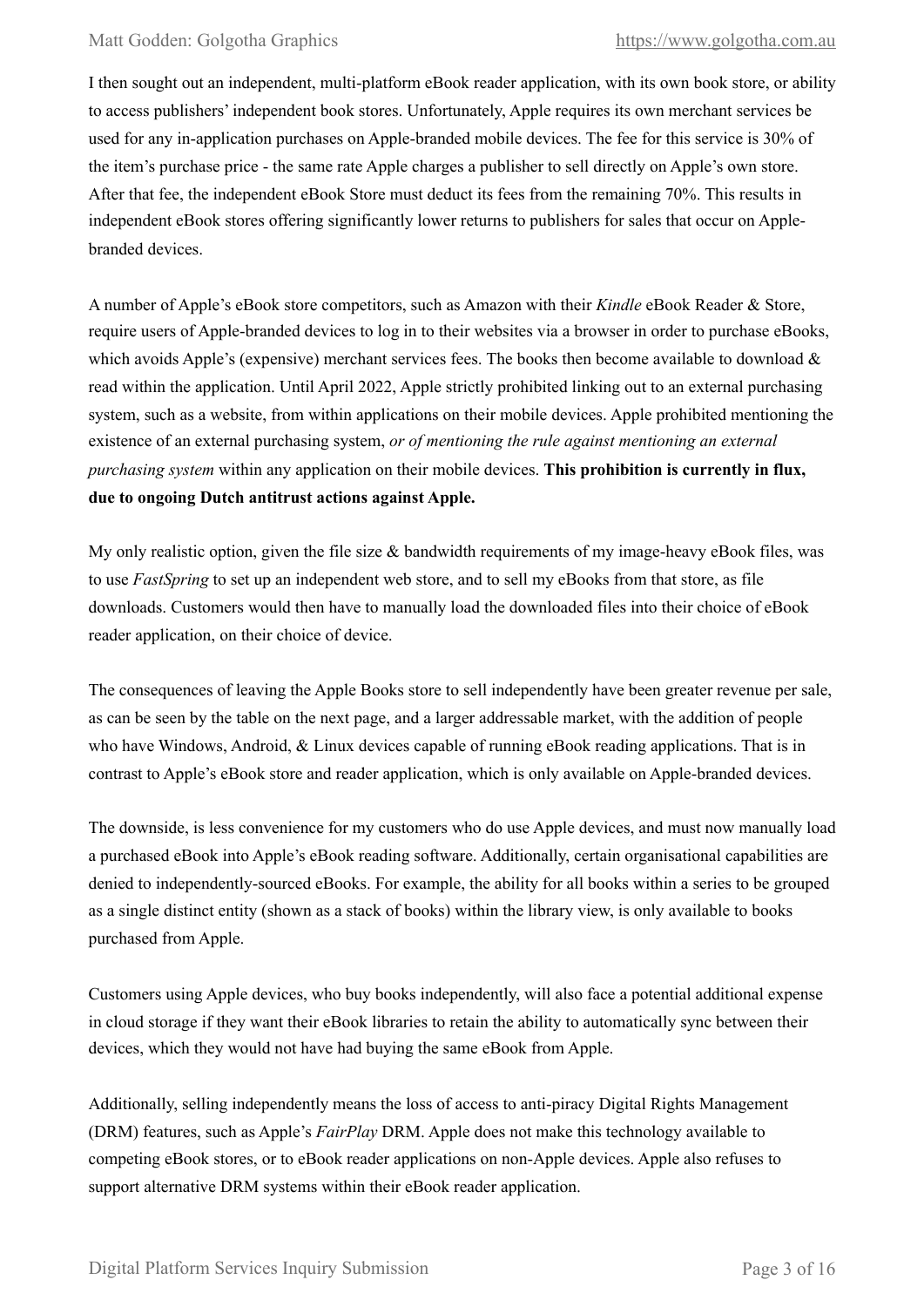#### <span id="page-3-0"></span>**Apple Vs. FastSpring; eBook Merchant Fees Compared: Apple Vs. FastSpring; eBook Merchant Fees Compared: Customer Price \$5.50 Customer Price** \$5.50 \$5.50 **Customer Price** \$5.50 \$5.50 **Customer Price** \$5.50 \$5.50

| FastSpring 5.9%                            |                       |         |          | FastSpring 8.9%                            |                       |         |          | Apple Books 30%                                           |         |          |
|--------------------------------------------|-----------------------|---------|----------|--------------------------------------------|-----------------------|---------|----------|-----------------------------------------------------------|---------|----------|
|                                            | "Net" Price           | \$5.00  |          |                                            | "Net" Price           | \$5.00  |          | "Net" Price                                               | \$5.00  |          |
|                                            | <b>GST</b>            | \$0.50  |          |                                            | <b>GST</b>            | \$0.50  |          | <b>GST</b>                                                | \$0.50  |          |
|                                            | <b>Customer Price</b> | \$5.50  | \$5.50   |                                            | <b>Customer Price</b> | \$5.50  | \$5.50   | <b>Customer Price</b>                                     | \$5.50  | \$5.50   |
|                                            |                       |         |          |                                            |                       |         |          |                                                           |         |          |
|                                            | Less:                 |         |          | Less:                                      |                       |         |          | Less:                                                     |         |          |
| FastSpring Sales Service Cut:              | 5.9%                  | \$0.32  |          | FastSpring Sales Service Cut:              | 8.9%                  | \$0.49  |          | Apple Sales Service Cut: 30%                              | \$1.65  |          |
|                                            | Plus: USD0.95         | \$1.26  |          |                                            | Or: USD0.75           | \$1.00  |          |                                                           |         |          |
| Sum:                                       |                       | \$1.59  | $-$1.59$ | Higher Value:                              |                       | \$1.00  | $-$1.00$ |                                                           | \$1.65  | $-$1.65$ |
|                                            |                       |         |          |                                            |                       |         |          |                                                           |         |          |
| GST Paid Direct By FastSpring:             |                       |         | $-$0.50$ | GST Paid Direct By FastSpring:             |                       |         | $-$0.50$ | GST Paid Direct By Apple:                                 |         | $-$0.50$ |
|                                            |                       |         |          |                                            |                       |         |          |                                                           |         |          |
| FastSpring Payout Currency Conversion Fee: |                       | 2.5%    | $-$0.09$ | FastSpring Payout Currency Conversion Fee: |                       | 2.5%    | $-$0.10$ | GST on Apple Cut, charged to publisher for Sales Service: | 10%     | $-$0.17$ |
|                                            |                       |         |          |                                            |                       |         |          |                                                           |         |          |
|                                            |                       |         |          |                                            |                       |         |          | Plus:                                                     |         |          |
|                                            |                       |         |          |                                            |                       |         |          | GST for Sales Service Claimed back by Publisher via BAS:  |         | \$0.17   |
|                                            |                       |         |          |                                            |                       |         |          |                                                           |         |          |
|                                            | <b>Net Revenue:</b>   |         | \$3.33   |                                            | <b>Net Revenue:</b>   |         | \$3.90   | <b>Net Revenue:</b>                                       |         | \$3.35   |
|                                            |                       |         |          |                                            |                       |         |          |                                                           |         |          |
| FastSpring 5.9%                            |                       |         |          | FastSpring 8.9%                            |                       |         |          | Apple Books 30%                                           |         |          |
|                                            | "Net" Price           | \$10.00 |          |                                            | "Net" Price           | \$10.00 |          | "Net" Price                                               | \$10.00 |          |
|                                            | <b>GST</b>            | \$1.00  |          |                                            | <b>GST</b>            | \$1.00  |          | <b>GST</b>                                                | \$1.00  |          |
|                                            | <b>Customer Price</b> | \$11.00 | \$11.00  |                                            | <b>Customer Price</b> | \$11.00 | \$11.00  | <b>Customer Price</b>                                     | \$11.00 | \$11.00  |
|                                            |                       |         |          |                                            |                       |         |          |                                                           |         |          |
|                                            | L                     |         |          |                                            | Locati                |         |          | Locati                                                    |         |          |

|        | Less:                     | Less: |                                                                                                                                                                              |        | Less:    |                                                                                                                                    |        |                                |                                            |
|--------|---------------------------|-------|------------------------------------------------------------------------------------------------------------------------------------------------------------------------------|--------|----------|------------------------------------------------------------------------------------------------------------------------------------|--------|--------------------------------|--------------------------------------------|
| \$3.30 |                           |       |                                                                                                                                                                              | \$0.98 | 8.9%     |                                                                                                                                    | \$0.65 | 5.9%                           | FastSpring Sales Service Cut:              |
|        |                           |       |                                                                                                                                                                              | \$1.00 |          |                                                                                                                                    | \$1.26 |                                |                                            |
| \$3.30 |                           |       | $-$1.00$                                                                                                                                                                     | \$1.00 |          | $-$1.91$                                                                                                                           | \$1.91 |                                | Sum:                                       |
|        |                           |       |                                                                                                                                                                              |        |          |                                                                                                                                    |        |                                |                                            |
|        | GST Paid Direct By Apple: |       | $-$1.00$<br>GST Paid Direct By FastSpring:                                                                                                                                   |        | $-$1.00$ |                                                                                                                                    |        | GST Paid Direct By FastSpring: |                                            |
|        |                           |       |                                                                                                                                                                              |        |          |                                                                                                                                    |        |                                |                                            |
| 10%    |                           |       | $-$0.23$                                                                                                                                                                     |        |          | $-$0.20$                                                                                                                           | 2.5%   |                                | FastSpring Payout Currency Conversion Fee: |
|        |                           |       |                                                                                                                                                                              |        |          |                                                                                                                                    |        |                                |                                            |
|        | Plus:                     |       |                                                                                                                                                                              |        |          |                                                                                                                                    |        |                                |                                            |
|        |                           |       |                                                                                                                                                                              |        |          |                                                                                                                                    |        |                                |                                            |
|        |                           |       |                                                                                                                                                                              |        |          |                                                                                                                                    |        |                                |                                            |
|        |                           |       | \$8.78                                                                                                                                                                       |        |          | \$7.89                                                                                                                             |        |                                |                                            |
|        |                           |       | Apple Sales Service Cut: 30%<br>GST on Apple Cut, charged to publisher for Sales Service:<br>GST for Sales Service Claimed back by Publisher via BAS:<br><b>Net Revenue:</b> |        | 2.5%     | FastSpring Sales Service Cut:<br>Or: USD0.75<br>Higher Value:<br>FastSpring Payout Currency Conversion Fee:<br><b>Net Revenue:</b> |        |                                | Plus: USD0.95<br><b>Net Revenue:</b>       |

|         | Apple Books 30% |  |                                                                                                                                                                                                                                                   | FastSpring 8.9% |            |       |                                                                                                                                                                                                              | FastSpring 5.9% |            |                                                                       |  |
|---------|-----------------|--|---------------------------------------------------------------------------------------------------------------------------------------------------------------------------------------------------------------------------------------------------|-----------------|------------|-------|--------------------------------------------------------------------------------------------------------------------------------------------------------------------------------------------------------------|-----------------|------------|-----------------------------------------------------------------------|--|
| \$20.00 |                 |  |                                                                                                                                                                                                                                                   | \$20.00         |            |       |                                                                                                                                                                                                              | \$20.00         |            |                                                                       |  |
| \$2.00  | <b>GST</b>      |  |                                                                                                                                                                                                                                                   | \$2.00          | <b>GST</b> |       |                                                                                                                                                                                                              | \$2.00          | <b>GST</b> |                                                                       |  |
| \$22.00 |                 |  | \$22.00                                                                                                                                                                                                                                           | \$22.00         |            |       | \$22.00                                                                                                                                                                                                      | \$22.00         |            |                                                                       |  |
|         |                 |  |                                                                                                                                                                                                                                                   |                 |            |       |                                                                                                                                                                                                              |                 |            |                                                                       |  |
|         | Less:           |  | Less:                                                                                                                                                                                                                                             |                 |            | Less: |                                                                                                                                                                                                              |                 |            |                                                                       |  |
| \$6.60  |                 |  |                                                                                                                                                                                                                                                   | \$1.96          | 8.9%       |       |                                                                                                                                                                                                              | \$1.30          | 5.9%       | FastSpring Sales Service Cut:                                         |  |
|         |                 |  |                                                                                                                                                                                                                                                   | \$1.00          |            |       |                                                                                                                                                                                                              | \$1.26          |            |                                                                       |  |
| \$6.60  |                 |  | $-$1.96$                                                                                                                                                                                                                                          | \$1.96          |            |       | $-$2.56$                                                                                                                                                                                                     | \$2.56          |            | Sum:                                                                  |  |
|         |                 |  |                                                                                                                                                                                                                                                   |                 |            |       |                                                                                                                                                                                                              |                 |            |                                                                       |  |
|         |                 |  | $-$2.00$                                                                                                                                                                                                                                          |                 |            |       | $-$2.00$                                                                                                                                                                                                     |                 |            | GST Paid Direct By FastSpring:                                        |  |
|         |                 |  |                                                                                                                                                                                                                                                   |                 |            |       |                                                                                                                                                                                                              |                 |            |                                                                       |  |
| 10%     |                 |  | $-$0.45$                                                                                                                                                                                                                                          |                 |            |       | $-$0.44$                                                                                                                                                                                                     | 2.5%            |            | FastSpring Payout Currency Conversion Fee:                            |  |
|         |                 |  |                                                                                                                                                                                                                                                   |                 |            |       |                                                                                                                                                                                                              |                 |            |                                                                       |  |
|         | Plus:           |  |                                                                                                                                                                                                                                                   |                 |            |       |                                                                                                                                                                                                              |                 |            |                                                                       |  |
|         |                 |  |                                                                                                                                                                                                                                                   |                 |            |       |                                                                                                                                                                                                              |                 |            |                                                                       |  |
|         |                 |  |                                                                                                                                                                                                                                                   |                 |            |       |                                                                                                                                                                                                              |                 |            |                                                                       |  |
|         |                 |  | \$17.59                                                                                                                                                                                                                                           |                 |            |       | \$17.00                                                                                                                                                                                                      |                 |            |                                                                       |  |
|         |                 |  | "Net" Price<br><b>Customer Price</b><br>Apple Sales Service Cut: 30%<br>GST Paid Direct By Apple:<br>GST on Apple Cut, charged to publisher for Sales Service:<br>GST for Sales Service Claimed back by Publisher via BAS:<br><b>Net Revenue:</b> |                 | 2.5%       |       | "Net" Price<br><b>Customer Price</b><br>FastSpring Sales Service Cut:<br>Or: USD0.75<br>Higher Value:<br>GST Paid Direct By FastSpring:<br>FastSpring Payout Currency Conversion Fee:<br><b>Net Revenue:</b> |                 |            | "Net" Price<br><b>Customer Price</b><br>Plus: USD0.95<br>Net Revenue: |  |

 $(Currency conversion as of  $\frac{30}{03/2022}$ )$  $SL(2)$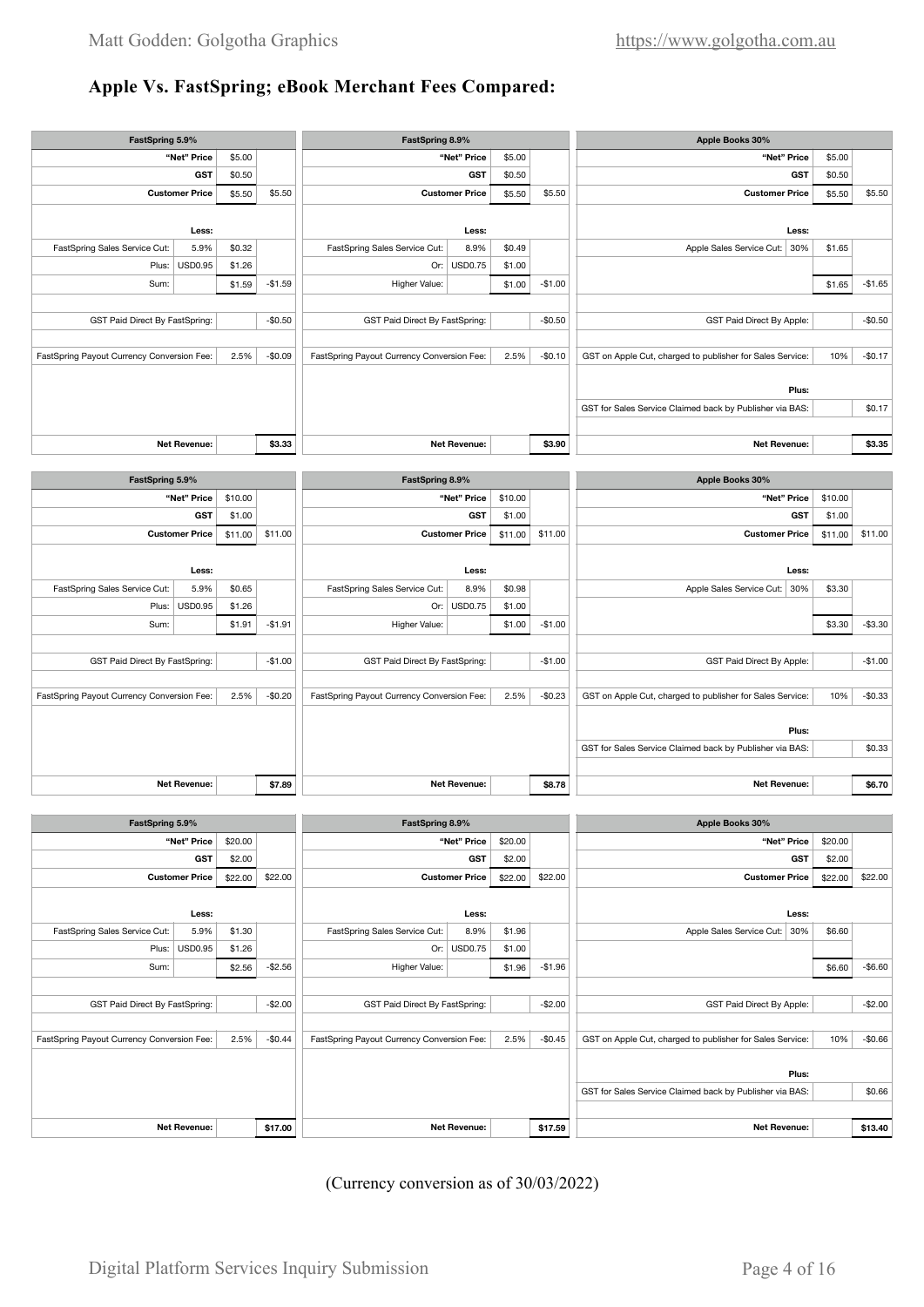### <span id="page-4-0"></span>**In Summary:**

- Apple's Reading Application has lost functionality over time. That functionality had previously justified the investment of time in producing eBooks specifically for Apple's eBook Reading Application, and therefore Apple's eBook sales platform, and Apple's mobile devices.
- Apple's sales service is more expensive (30% of retail price) than selling independently via the web.
- Alternative eBook stores on Apple-branded devices are forced to choose between a lower quality webbased purchasing experience, in order to avoid Apple's 30% merchant fees, or an uncompetitive royalty share for their publishers, with whom they must split the 70% remaining after Apple's take. Those publishers can get the full ~70% of retail price directly from Apple.
- eBooks purchased from independent eBook stores face the following disadvantages within Apple's eBook Reader Application:
	- 1. Some organisational features within the *Apple Books* reading application, are not available to eBooks purchased via independent sources which compete with Apple.
	- 2. Independently purchased eBooks incur costs that do not apply to eBooks purchased from Apple, namely the requirement that all independently sourced documents and eBooks in a user's eBook library must have a copy stored on *iCloud*, Apple's separate subscription-priced cloud storage service, in order to synchronise between devices.
		- An eBook purchased from Apple consumes zero *iCloud* storage quota with full synchronisation of bookmarks, user created notes etc.
		- An eBook purchased independently consumes its full size of *iCloud* storage quota, as long as any library synchronisation function, for any eBooks, is enabled.
	- 3. Independently purchased eBooks do not have access to anti-piracy Digital Rights Management within Apple's eBook Reader Application.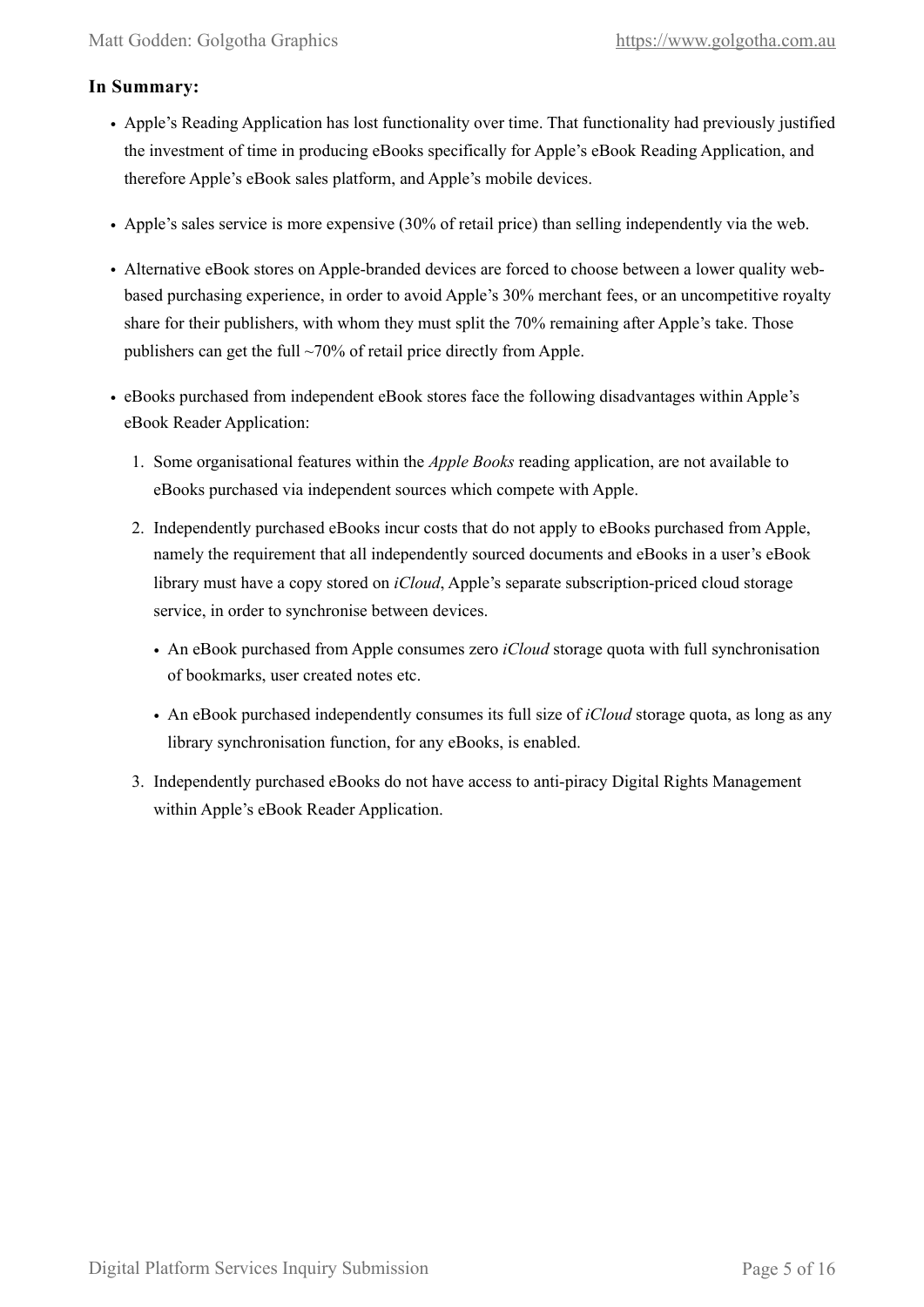## <span id="page-5-0"></span>**An Overview of Apple's eBook Platform:**

Apple's eBook ecosystem features a number of intertwined components. The customer-facing aspect of this system is the *Apple Books* application. Exclusive to Apple-branded devices, *Apple Books* combines book library organisation, with book reading, and the sole purchasing storefront for the *Apple Books Store*.

### <span id="page-5-1"></span>**Apple Books Application:**

- **1. An on-device library for storing and organising eBook-type documents.** 
	- Stores eBook documents sourced from the *Apple Books Store*, and those manually added via web downloads or file transfer.
	- Certain user interface functionality, such displaying books from a series as a distinct collected group, is only available to books purchased from the *Apple Books Store*.
	- Library contents are automatically synchronised with the user's other Apple-branded devices, exclusively via Apple's cloud storage service *iCloud*.
		- *iCloud* synchronisation is an all-or-nothing function. Users cannot choose to exclude individual eBooks from being synchronised.
		- *iCloud* is a separate Apple service, used by Apple and third party products, with a free minimal tier, and larger storage options available as an additional paid subscription service.
			- **eBooks purchased from the** *Apple Books Store* **do not count against this storage quota**, as they are downloaded (optionally automatically) directly from the *Apple Books Store* onto each of the user's devices.

### **2. A reader function for eBook documents.**

- Supports EPUB, Apple's proprietary .ibooks format, and PDF.
- DRM support is limited to purchases from the *Apple Books Store*, using Apple *FairPlay* DRM.
- Uses *iCloud*-synchronisation, if enabled, to keep the user's progress through eBooks consistent across devices.

#### **3. The sole storefront for the** *Apple Books Store***.**

- *Apple Books* application is the only way to buy books from the *Apple Books Store*.
- Payment can only be made with an *AppleID*, which is linked to a credit card on file with Apple, or with Apple *iTunes Store* credit - e.g. from an *iTunes Gift Card*.
- Limits purchases to customers who own an Apple-branded device, as the *Apple Books* application is only available on Apple-branded devices.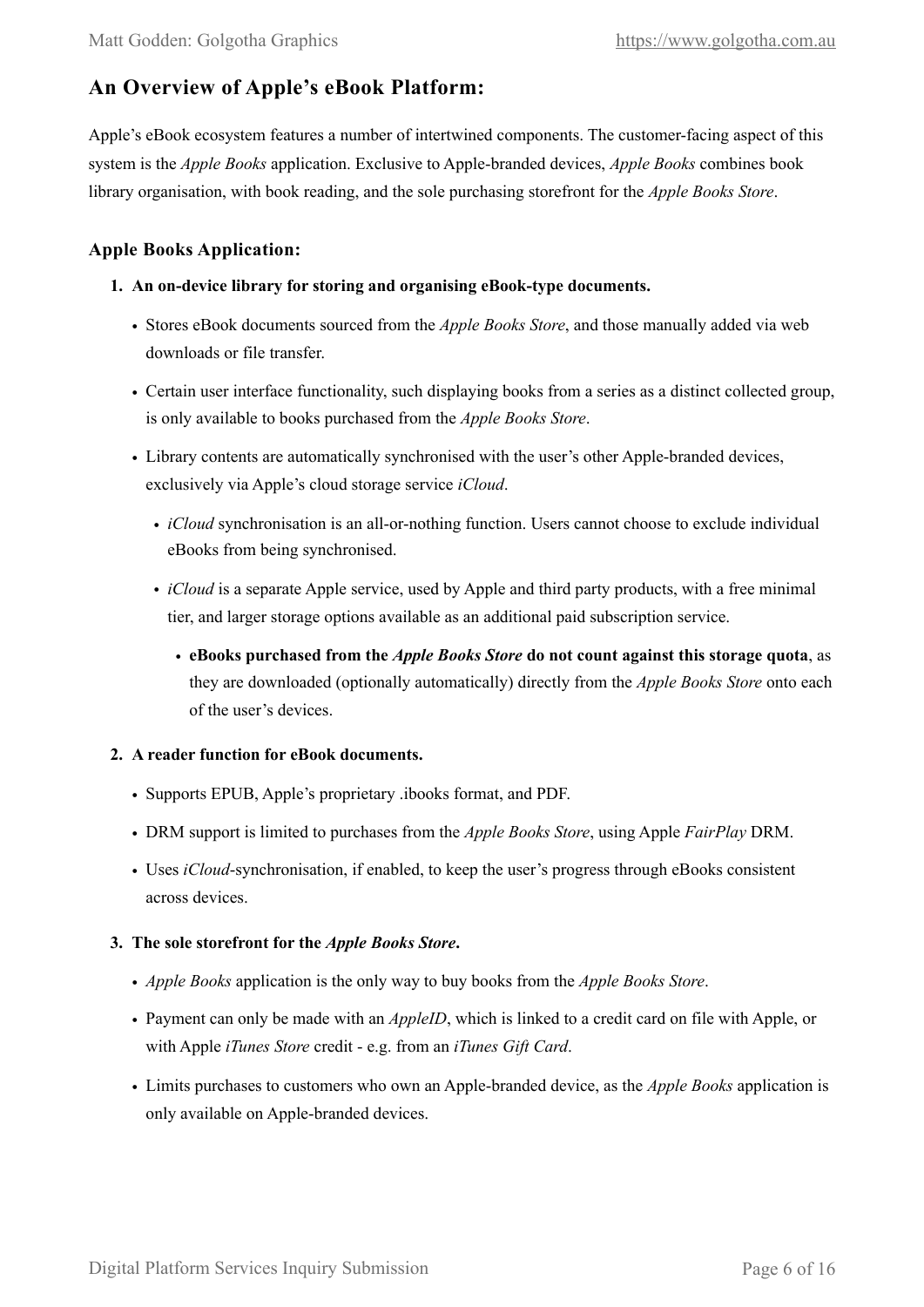### <span id="page-6-0"></span>**Apple Books Store:**

#### **1. Merchant services for publishers to sell eBooks in the** *Apple Books* **application.**

- Apple charges the customer's credit card for the retail price of the book.
	- Apple charges the publisher 30% (plus GST) of the retail price for their sales service.
	- Publisher receives the remaining ~67% of the retail price (3% GST can be reclaimed via BAS).
	- Publishers are not permitted to know any details of who bought the book, and access to geographic information about where sales originate has been reduced over time.
- Apple dictates pricing intervals for retail prices, eg \$3.99, rather than \$3.90, or \$4.
- Apple can refuse to accept a book for sale, and subjects every submitted book to a review process.

#### **2. Hosting of downloadable files.**

- Publishers upload their book, typically containing the full complete eBook, an extract version to be offered as a free preview, as well as promotional cover art, & screenshots.
- Apple assumes costs of distribution.
- Apple does not charge a distribution fee to publishers for books offered to the customer at no cost.

#### **3. Management of errata updates.**

- Publishers can upload new versions of their books, to correct errors, or change the book's content.
- Updates are free to the customer, and cannot be monetised.
- Updates go to the same review process as new books.

#### **4. Digital Rights Management.**

- Every book purchased through the *Apple Books Store* is watermarked to the AppleID of the purchaser.
- Optionally, a publisher can enable Apple *FairPlay* DRM for the book.
	- *FairPlay* DRM locks the book to the *Apple Books* application, as Apple does not license their DRM implementation to other applications.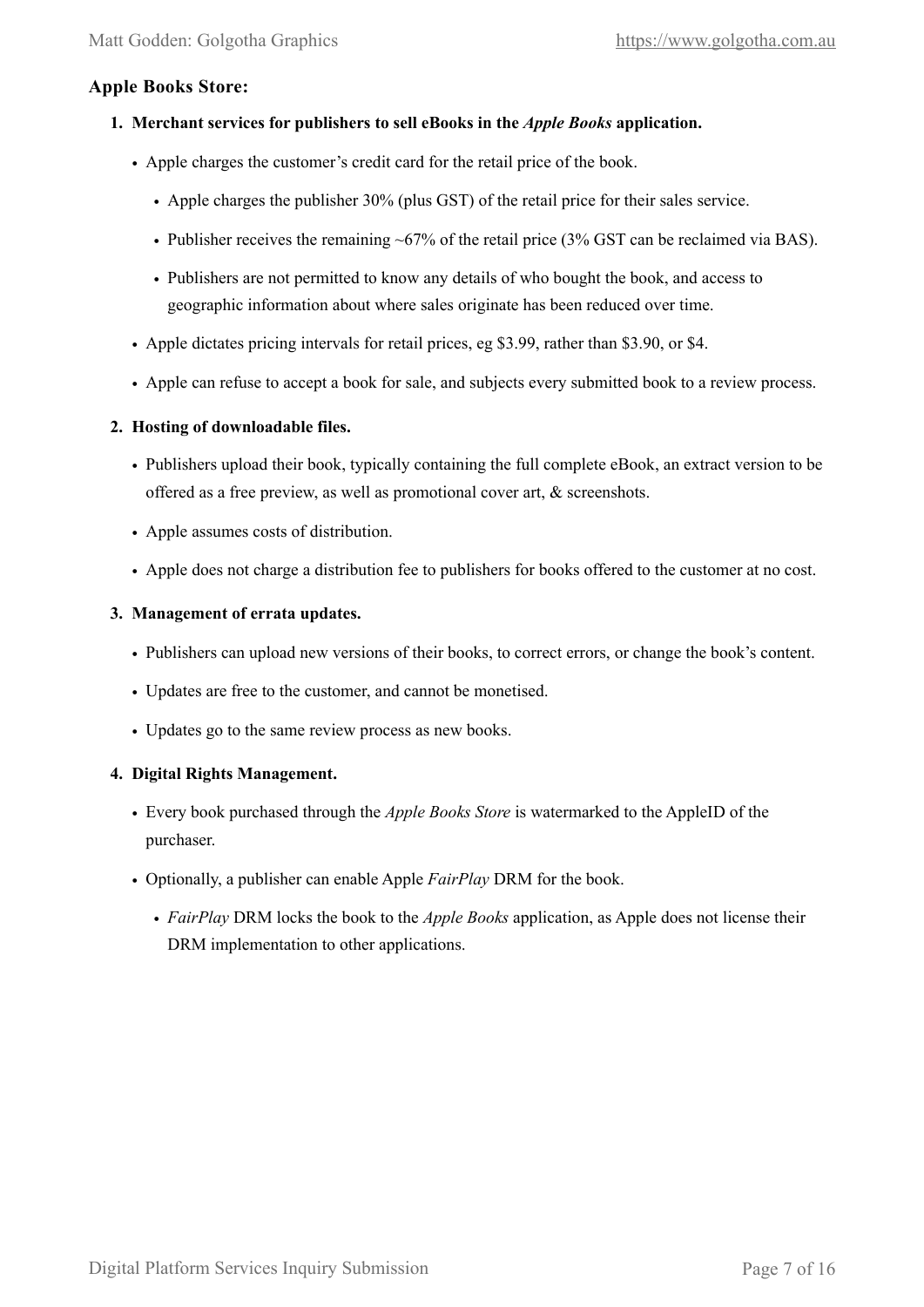## <span id="page-7-0"></span>**Anti-Competitive Issues with Apple Books:**

Any discussion of Apple's anti-competitive conduct with regards to eBooks should take into account Apple's 2013 conviction in the US District Court for conspiring with large publishers to fix the price of eBooks on an industry-wide basis.

Anti-competitive cartel behaviour, leveraging Apple's abuse of its gatekeeper position as the sole arbiter of whose competing bookstores could operate on Apple mobile devices *(iPhone / iPad)*, and detailed within emails surfaced in the Apple Vs. Epic trial, was integral to the initial launch of Apple's eBook business.

It is therefore appropriate, that any examination of Apple's behaviour be conducted through a lens which considers ongoing anti-competitive acts as recidivism. This recidivistic behaviour reflects a failure of existing remedies, such as fines, or narrowly-targeted sanctions or regulation, to achieve meaningful reform, or to eliminate the anti-competitive tendencies within the company's culture.

### <span id="page-7-1"></span>**Main Anti-Competitive Aspects of Apple's eBook Ecosystem:**

Apple uses its gatekeeper power to exercise control over the availability and behaviour of applications on Apple-branded mobile devices. Apple ensures that publishers who sell eBook files independently, will find their products disadvantaged within Apple's eBook reader application. Conversely, publishers who attempt to create their own reader application to avoid that disadvantage, will find Apple can disadvantage their application as a whole.

The purpose of this control, is to protect Apple's rent-seeking revenue extraction, which can most simply be expressed as *"Apple believes it is entitled to 30% of all revenue generated on Apple mobile devices"*.

- 1. Apple creates an anti-competitive advantage for it's own eBook store, by tying user interface and functionality features within the *Apple Books* application, to whether the eBook was purchased from Apple's eBook store.
	- eBooks purchased from the *Apple Books Store* are provided a competitive advantage within the *Apple Books* application, enabling them to be grouped by series, so that they appear to be a separate collection within the user's eBook library within the *Apple Books* application. This enhanced organisational ability is not available to eBooks purchased from competing sources. It involves the addition of proprietary metadata, after the eBook files have been uploaded to Apple's servers. This process is performed manually by Apple support staff, in response to a request from a publisher. Independent eBook stores are unable to add this metadata to their book files.
	- Apple refuses to provide anti-piracy protections within the *Apple Books* application to eBooks purchased from legitimate non-Apple sources. This provides an unfair competitive advantage to the *Apple Books Store*, with the availability, and withholding of anti-piracy DRM features operating like a protection racket. The only way a publisher can to shield their eBooks from piracy within Apple's eBook reader application, is to sell them through Apple's (high-fee) eBook store.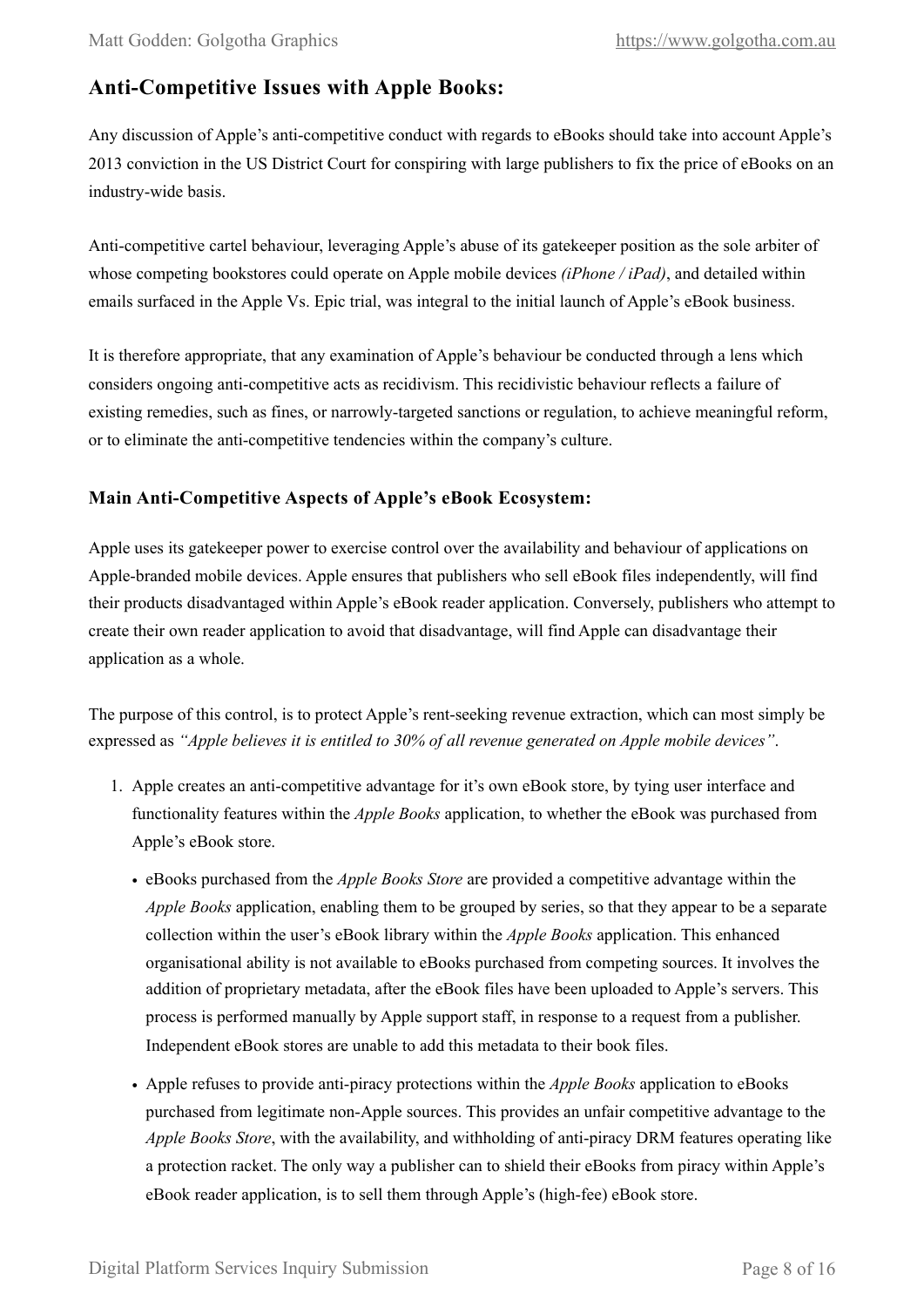- 2. Apple uses its *iCloud* business, a subscription-based cloud storage service, to effect a cross-subsidy for books purchased from the *Apple Books Store*.
	- Synchronisation of a user's *Apple Books* library between that user's devices is achieved by maintaining a copy of the library's contents on Apple's *iCloud* servers. Only Apple's *iCloud* service can be used for this task. Whenever an eBook is added on a device, it is copied up to the server (where it must remain), and then down to the user's other devices. Since the space on the server is subject to a quota, and paid for with a separate *iCloud* subscription plan, each eBook is subject to an imposed cost equivalent to its own size, as a proportion of that quota.
	- Apple does not include eBooks purchased from the *Apple Books Store* in this synchronisation process. Instead of copying the book to the server in order to distribute it to other devices, Apple downloads copies directly from the *Apple Books Store*, separately onto each device. They still have all the synchronisation functions, but they do not cost their size in *iCloud* server quota.
	- The user is not provided with the option to skip server-based synchronisation on a book-by-book basis. It is an all-or-nothing system, requiring users to give up the significant functional convenience of synchronisation, in order to avoid higher server costs, if they choose to buy eBooks from a non-Apple source.
- 3. Apple uses the cost of its merchant services, to create a competitive advantage for its eBook Store.
	- By pricing its merchant services at the same level it sets for its own cut of the retail price on the *Apple Books Store*, Apple ensures it is effectively impossible for a competing eBook store, which features in-app purchasing of eBooks, to compete with it on price.
	- Any competing eBook store will have to pay publishers AND meet its own costs out of the 70% remaining after Apple takes its cut. Whereas Apple can offer those publishers the full 70% if they publish on Apple's store directly.
- 4. Apple is able to control which applications are available on Apple-branded mobile devices, by using technical means to prevent the installation  $\&$  operation of any application that has not been downloaded from Apple's own App Store.
	- Any developer or publisher who invests in creating an eBook Reader application which competes with the *Apple Books* application - for example, syncing libraries without using *iCloud* quota, or providing the organisation options Apple reserves for eBooks purchased on its own store, or by supporting multiple DRM schemes, would be completely at the mercy of Apple who, after the work had been completed, could simply refuse to allow the application into their store, effectively barring it from Apple-branded mobile devices.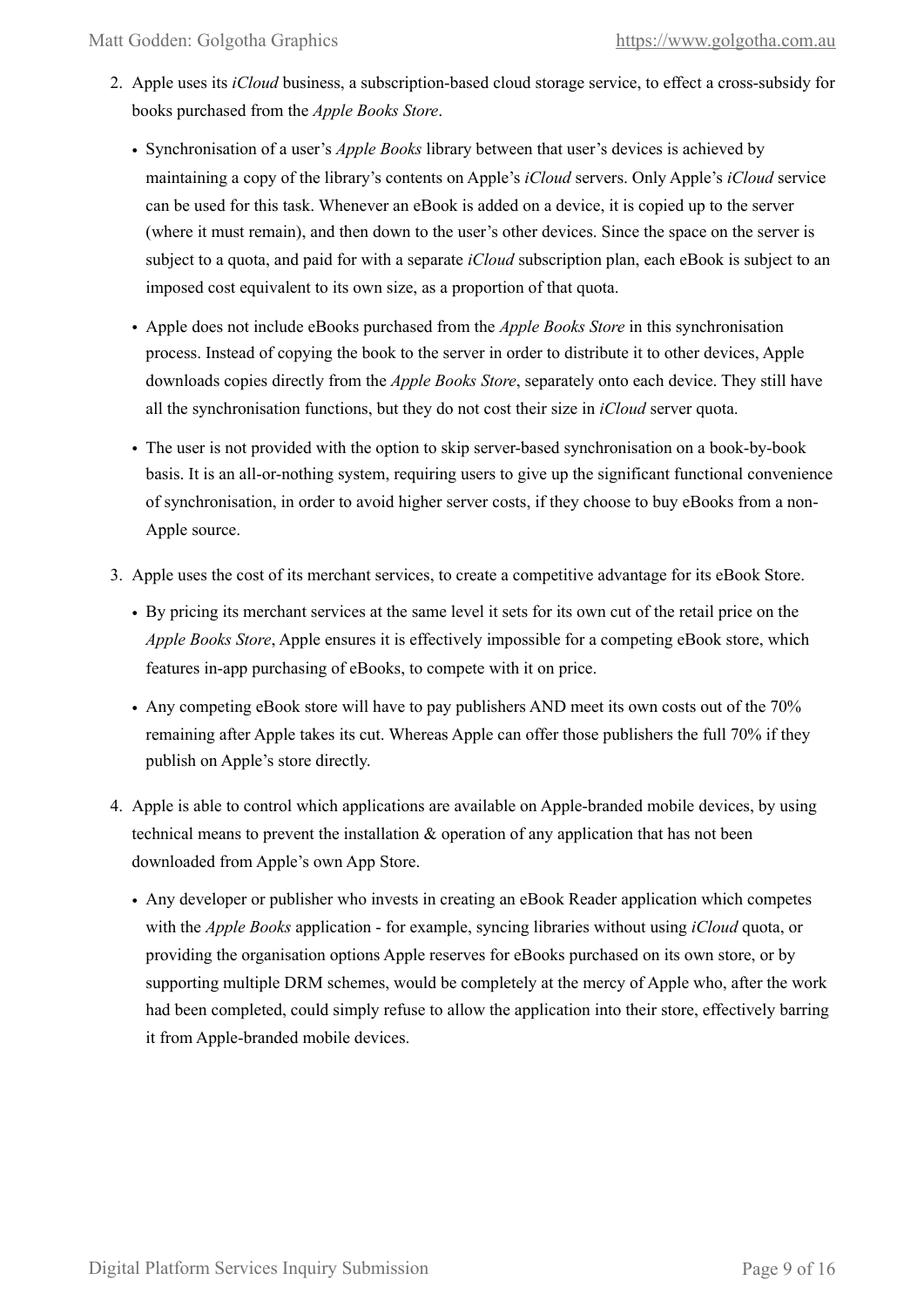- 5. Apple dictates the terms under which applications operate.
	- eBook Applications offering in-application purchasing of eBooks, must use Apple's merchant services for the purchasing process, or they are refused permission to exist on Apple-branded mobile devices. This ensures Apple can extract the same 30% of retail-price revenue from a sale on a competitors's eBook store, as they would extract from the sale if it had been through their own store.
	- eBook Applications relying on sales through a website are prohibited by Apple from mentioning their web-based sales system within their application. Or, from providing any link to their web store from inside the application. *(This situation is in flux, in response to current Dutch antitrust actions against Apple, and exceptions appear to be on a case-by-case basis.)*
	- Apple retaliates against developers who refuse to provide 30% of their revenue to Apple, by enforcing an inferior web-based user-experience upon applications which use alternatives to Apple's merchant services. This inferior user experience is not due to any intrinsic abilities of Apple to make "better" applications or user experiences than those of third party developers. It is created purely through the arbitrary denial of access to non-Apple in-app purchasing workflows, which could provide a user experience equivalent to that provided by Apple's merchant services.

Apple uses its gatekeeper position to ensure that no developer is able to craft an eBook reader application, with an integrated eBook store, in competition with Apple's own reader and store, unless they give Apple 30% of all their revenue, which is effectively exactly what Apple would have received from that developer's customers if they had used Apple's products and services.

This effectively disincentivises Apple from investing in its own eBook platform, denying consumers better Apple products. Simultaneously, it disincentivises competitors from trying to make better eBook platforms, as their efforts are always subject to the capricious whims of Apple, as to whether they'll even be able to exist, let alone do so profitably.

Fundamental to Apple's eBook business is the use, through forced bundling, of other non-related aspects of its business to provide competitive advantages that distort the market for eBooks. These advantages would not be enjoyed by Apple, if they were forced to compete on a level playing field, in which they were prevented from tying their eBook store to their eBook reader application, their eBook reader application to their cloud synchronisation service, their devices to their application store, and their application store to their merchant payment service.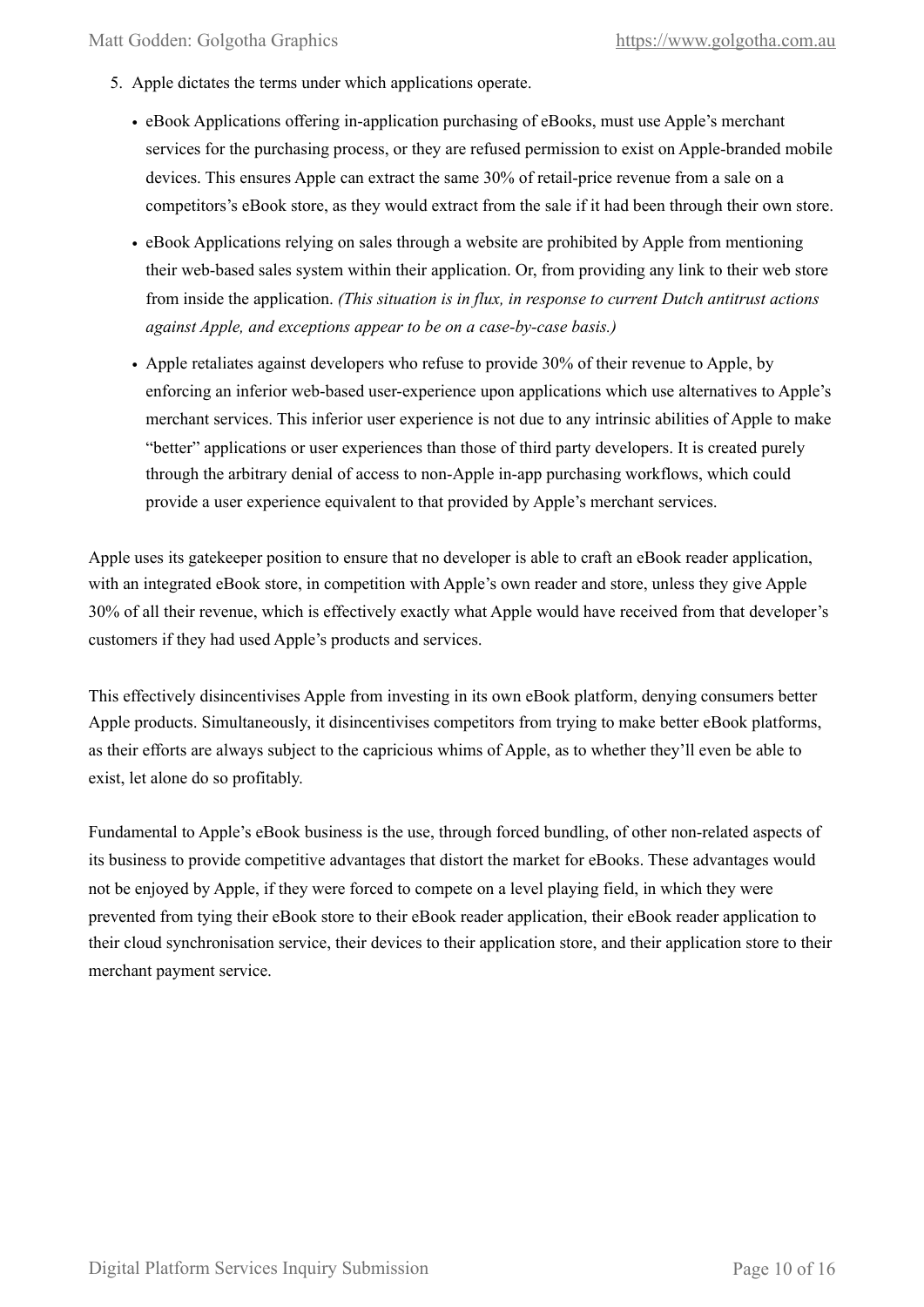## <span id="page-10-0"></span>**The Fundamental Competition Problem:**

The fundamental competition problem within digital platforms is a result of the ability of platform owners to use proprietary methods to integrate their separate products and services together, in a way that is not available to competitors of those products and services. This allows an inferior aspect of an integrated ecosystem to remain insulated from the competitive pressures that would otherwise force it to improve.

Central to this is ensuring the maximum cost to a user, in expense and in loss of functionality, in attempting to switch platforms, or even in attempting to switch one aspect of their digital life to a competing platform or solution.

Canonical examples of this can be found within Apple - the "butterfly keyboard" debacle, which for years saw Apple laptop computers shipping with a keyboard that was vulnerable to failure as a result of individual grains of dust, requiring out-of-warranty repairs costing hundreds of dollars per instance, only to happen again, and again.

Apple spent over four years including these inherently flawed keyboards on their laptops, and was able to delay the expense of retooling for a better design for so long, because no one else is allowed to make a computer that runs Apple's macOS operating system. Without macOS, a computer user would have no access to proprietary software made by Apple, that only runs on macOS - such as Apple Books, and its associated eBook library.

Through the integration of their operating system business, with their hardware business, Apple insulated their flawed laptop keyboards from reasonable market competition, resulting in four years of consumers suffering lower-quality products than would have otherwise been available in a market free of integrative distortion - a market in which macOS could run on a different manufacturers laptops.

To expand on the theme of eBooks, and Apple - a customer who has purchased eBooks from Apple's store would be faced with a significant disincentive to buy a mobile device, or computer, from any other company, since the books in their eBook library cannot be transferred to the new device.

- Apple does not offer its eBook reader application on competitors' operating systems.
- Apple does not allow eBook purchasing from its own eBook store without using its eBook reader application.
- Apple's DRM ties books bought in its store to its own reader application.
- eBook stores are not required to allow customers to shift the licences for the individual eBooks between competing eBook store libraries.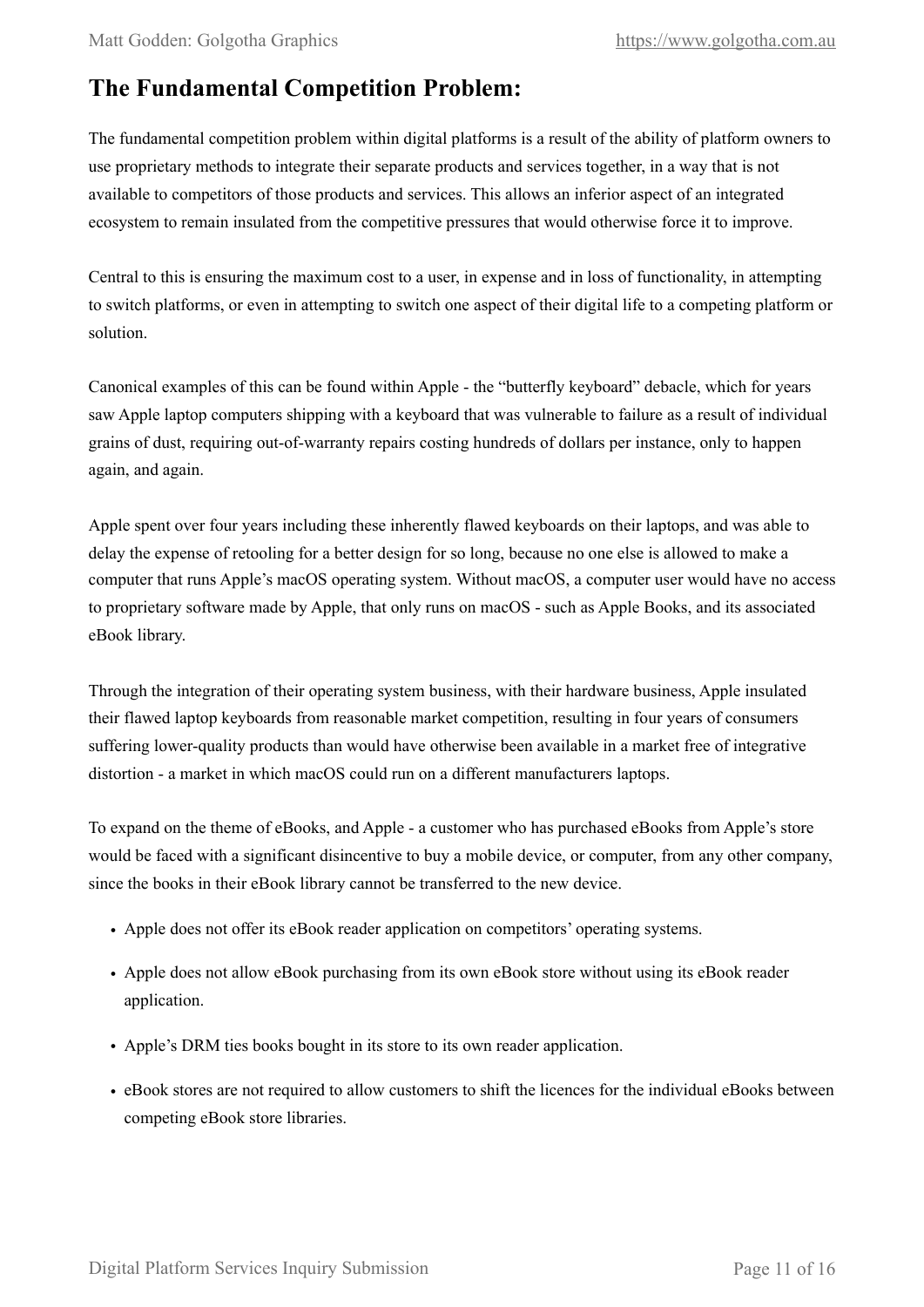- eBooks (generally) cannot be sold secondhand, to allow a customer to cash-out of one store's library format, and re-buy into a different store.
	- This issue is an old problem with regards to all digital media platforms customers are simultaneously only in possession of a *licence to access* an instance of the digital media and so therefore can't sell it secondhand, BUT they also can't shift the access licence to different formats of the same piece of media, because they've bought their licence from a specific source. Digital media has somehow been allowed to combine the downsides of physical media (locked to a single format), with the downsides of ephemeral media (cannot be resold).

Therefore, the cost of switching platforms, from an Apple-branded device to one of their competitors, isn't just the cost of the new device, it is also the cost of re-buying all the eBook content the user has bought from Apple's eBook store. Again, this is content for which they own a *licence*, not a physical instance. There is no reason it should be tied to a specific format.

From a technical standpoint, there is no reason Apple's eBook store should be tied to Apple's eBook reader. Apple could very easily offer a web-based storefront for their eBook store, as they do for the sale of all their hardware products. Additionally, there is no reason Apple's eBook reader should be tied to their devices. eBooks are primarily standards-based documents, based on web technologies, and Apple's own reader application *Apple Books* is merely a modified web browser, whose core rendering engine and technologies (*Webkit*) already operate across multiple operating systems and devices.

The problem is integration itself - the ability for any company to require that in order to use one of their products, a customer must also buy another of their products, even to the extent that the two products are claimed to be the one, singular immutable thing, as Microsoft claimed with *Internet Explorer*, and *Windows 95*. We are still living in the aftermath of the failure of political will that saw the US Department of Justice largely abandon its pursuit of Microsoft after securing an antitrust conviction. Behaviours were modified, at least for a while, but the fundamental structural problems of digital platform markets have remained. As long as platform owners are able to retain control over how content within their platforms is accessed, modified, & transferred, consumers will remain at their mercy.

Merely breaking up a single company has never solved a problem in the longer term - fragments of larger companies retain the anti-competitive urge, they merge, regrow, and retain the same mindsets in their management culture. Merely levelling fines has not changed a company culture in the longer term - many companies simply treat fines as a cost of business.

Competition within digital platforms requires a broader solution, one which imposes equal competitive access as the fundamental structural design paradigm, for every aspect, of every level, of every digital platform product and service.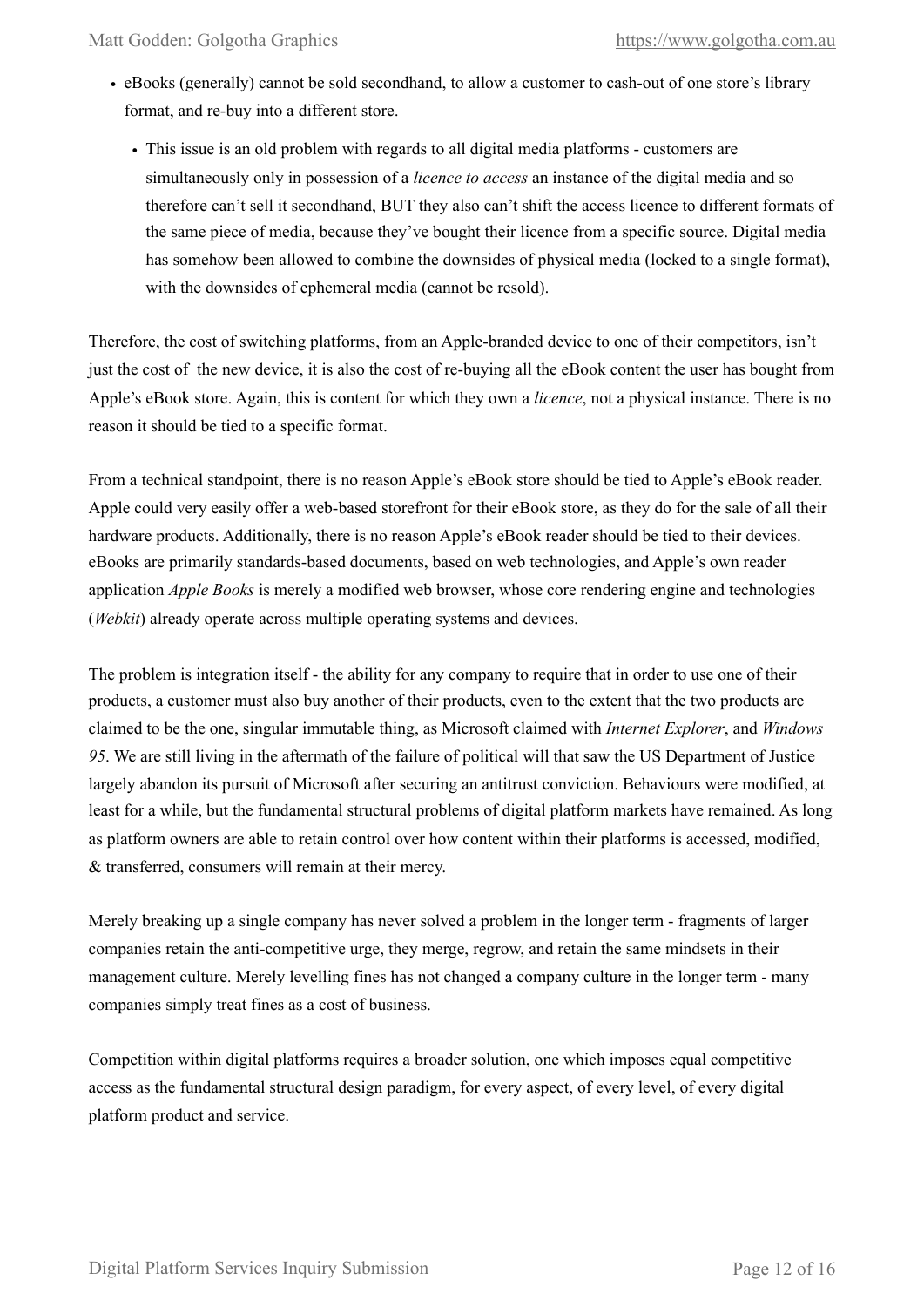## <span id="page-12-0"></span>**A Suggested Solution:**

It has been 21 years since the landmark ruling in the case of Microsoft Vs. the US Government, in which Microsoft was found to be in breach of the Sherman Antitrust Act, by illegally tying its web browser *Internet Explorer*, to it's computer operating system, *Windows*. Microsoft's goals in doing so, were to extend its existent monopoly over computer operating systems platforms, into the new market of internet platforms, in order to defend its operating system platform against irrelevance in the face of the new internet platforms. A company does not need the insight and agility to predict the road ahead, if they can, instead, direct its path.

Microsoft avoided a forced breakup, by agreeing to binding modifications in its behaviour, intended to foster competition within the internet browser market, and thus for internet platforms.

To this day, Microsoft is still facing accusations of anti-competitive conduct with regards to its new browser, *Edge*. Each new version of Microsoft's *Windows* operating system, seems to introduce a new barrier to the use of competitor's browsers on *Windows*, which must again be wound back through the efforts of public pressure, and antitrust enforcement jurisdictions.

This battle, a battle to simply make software platform creators follow the rules, never seems to end. Why?

Why do societies, economies, and lawmakers tolerate the sort of disregard for rules, for the common good, from digital platform owners, that would be unacceptable in any other industry?

We don't allow engineers to disregard the safety margins of materials strength over and over. We don't keep giving third, fourth and fifth chances to surgeons who disregard ethics and patient safety. We insist on accessibility standards for our urban landscape.

Why should software, upon which arguably almost every human being is inextricably reliant to varying degrees, not be regulated as thoroughly as the architecture of our homes and workplaces? We have regulations for door widths, door handles, staircase lengths, stair tread depth, ceiling heights, flammability, insulation, efficiency - every single aspect of a building has a regulation which standardises it in terms of how the various components within interact with it, and with each other.

Despite all this, architecture has not suffered from its regulation. It has not stagnated, or become bogged down. For all the regulation, architecture has thrived, from the domestic vernacular, to the dreams given form of Gehry and Hadid.

Why not software and digital platforms?

If the problem, as previously stated, is that software platforms use control over points of integration to effect anti-competitive distortions to free markets, then the solution should be to take control over the points of integration away from platform owners. **The solution should be to regulate the points of interconnection in digital platforms, as thoroughly as we regulate architecture.**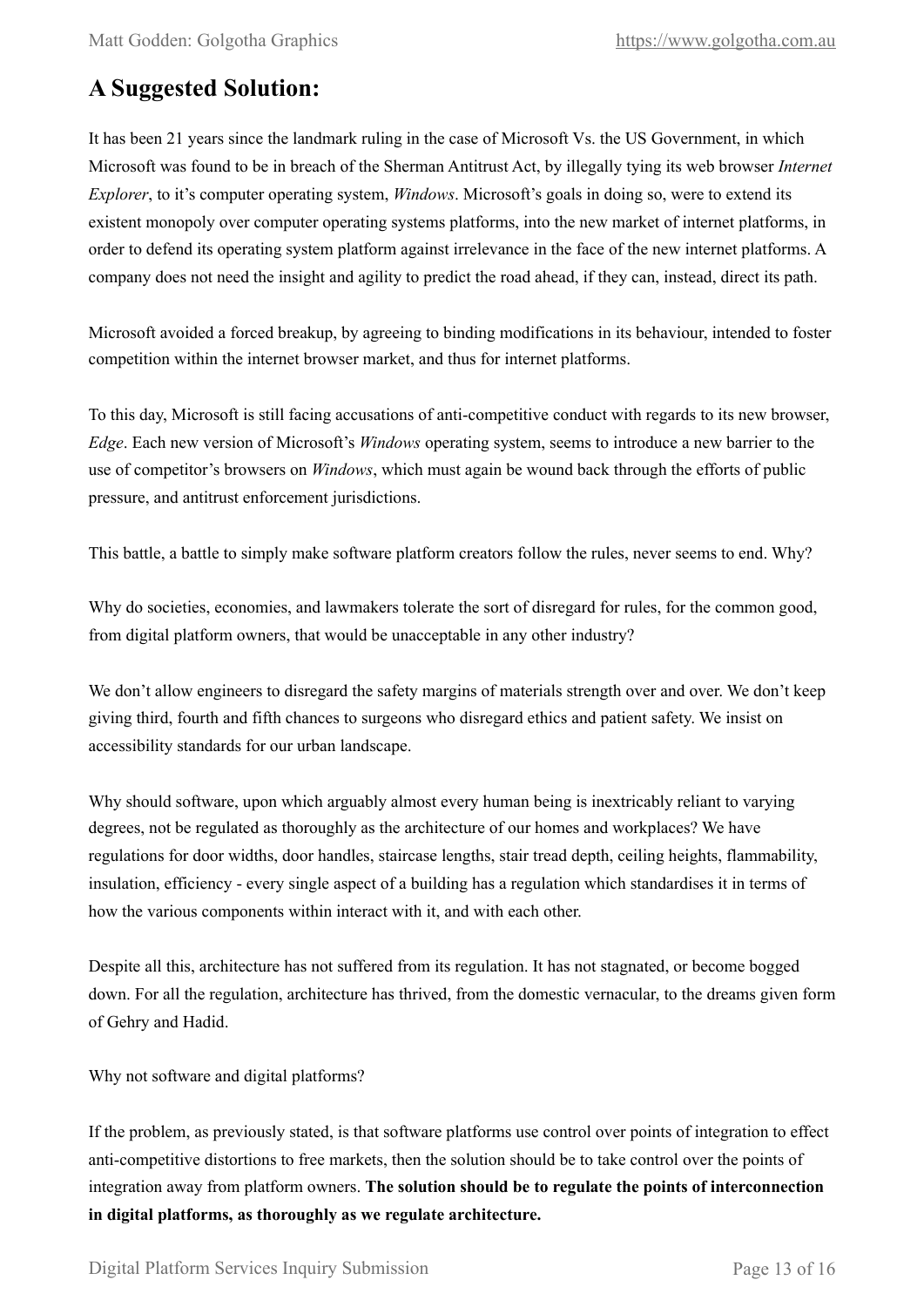## <span id="page-13-0"></span>**Regulating Interconnection:**

Regulations within the software and digital platforms field have always failed, primarily through their specificity to the particular problem they target. This is unsurprising, given the pace of change within software platforms, and that software as a profession, is a trade whose entire domain is finding creative ways to work around problems.

The only way to solve the problem of software platforms using the ability to tie their products together, in order to grant those products anti-competitive advantages, or to protect them from competitive challenge, is to fundamentally break the ability of software companies and platforms to extract unique competitive advantage from the interconnection of their different products and services.

**Regulators must mandate that every point of interconnection between hardware, operating systems, applications, filesystems, media stores, cloud services, & device services, be effected exclusively through openly documented processes. These processes must be free to use, free to implement, independently audited, and must be the only allowable form of interaction, for all parties.** 

### <span id="page-13-1"></span>**Regulatory Consequences:**

In practical terms, this regulation would mean:

- **• Hardware Vendors:** 
	- Would be required to publicly document the processes to interact with their products, such that any competitor could make an operating system for, or application to interact with their hardware.
	- Would be prohibited from using any methods not in their public documentation, to create an operating system for, or application to interact with their hardware.
- **• Operating System Vendors:** 
	- Would be required to publicly document the processes by which their operating systems interact with hardware, such that any hardware maker could make their product equally compatible with the Operating System.
	- Would be prohibited from using any methods to interact with hardware that are not part of their public documentation.
	- Would be required to publicly document every method by which applications, files, and data storage systems are written to work on their operating system.
	- Would be prohibited from using any method not in the public documentation, to create applications, files, or data storage systems for their own operating system.
	- Would be prohibited from privileging any aspect of the operation of their own software products or platforms, on their own operating system.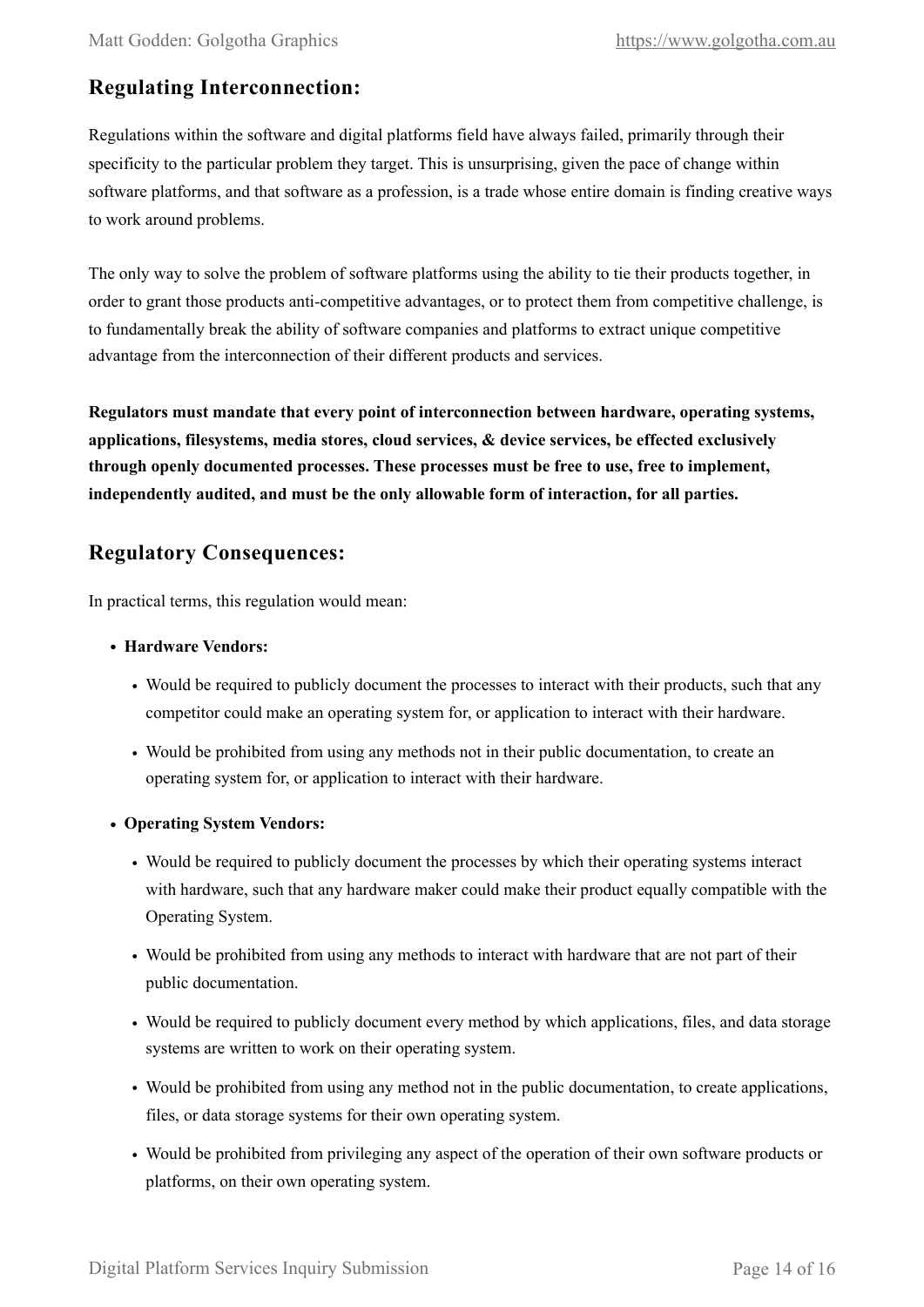#### **• Application Vendors:**

- Would be required to publicly document the processes by which their applications read, write, and store data, such that any competing application vendor could create an application capable of reading, modifying, and saving documents or data, while maintaining full data compatibility (this would include the requirement for social media and server-based applications to allow independent, equally privileged third-party clients).
- Would be prohibited from using any method not in the public documentation, to read, write, or store data.
- Would be prohibited from differentiating between documents modified in competitors applications, versus those which have stayed within their own.

#### **• Media Store Vendors:**

- Would be prohibited from tying their content store, to a particular hardware vendor, operating system vendor, or viewing or reading application.
- Would be required to provide their DRM specifications to all viewing or reading applications to enable interoperability of content.
- Would be prohibited from locking content purchased to a particular user, allowing for content to be shifted, resold or inherited.

#### **• Cloud Storage Vendors:**

- Would be required to publicly document the processes by which applications and operating systems can access their storage and synchronisation capabilities.
- Would be prohibited from tying access to their storage and synchronisation capabilities to any application, device, or operating system.
- Would be prohibited from privileging any application, device, or operating system in access to their storage and synchronisation capabilities.

#### **• Device Services Vendors:**

- Primarily related to point of sale and Near Field Communication (NFC) support in devices. Device makers would be required to provide access to their hardware to any application wishing to use it. For example, Apple would be required to allow alternative banking wallet applications to access the NFC hardware in *iPhones*.
- Services making use of NFC hardware would be prohibited from tying their service, to their application. If a device user prefers to use the device vendor's NFC payment infrastructure / wallet (for example *ApplePay*), their financial provider may not refuse to provide connectivity, or may not provide reduced utility or increased cost in providing connectivity, to the device user.
- Point of sale operators may not refuse to provide service to an NFC device, based upon the device owner's choice of NFC payment infrastructure / wallet.